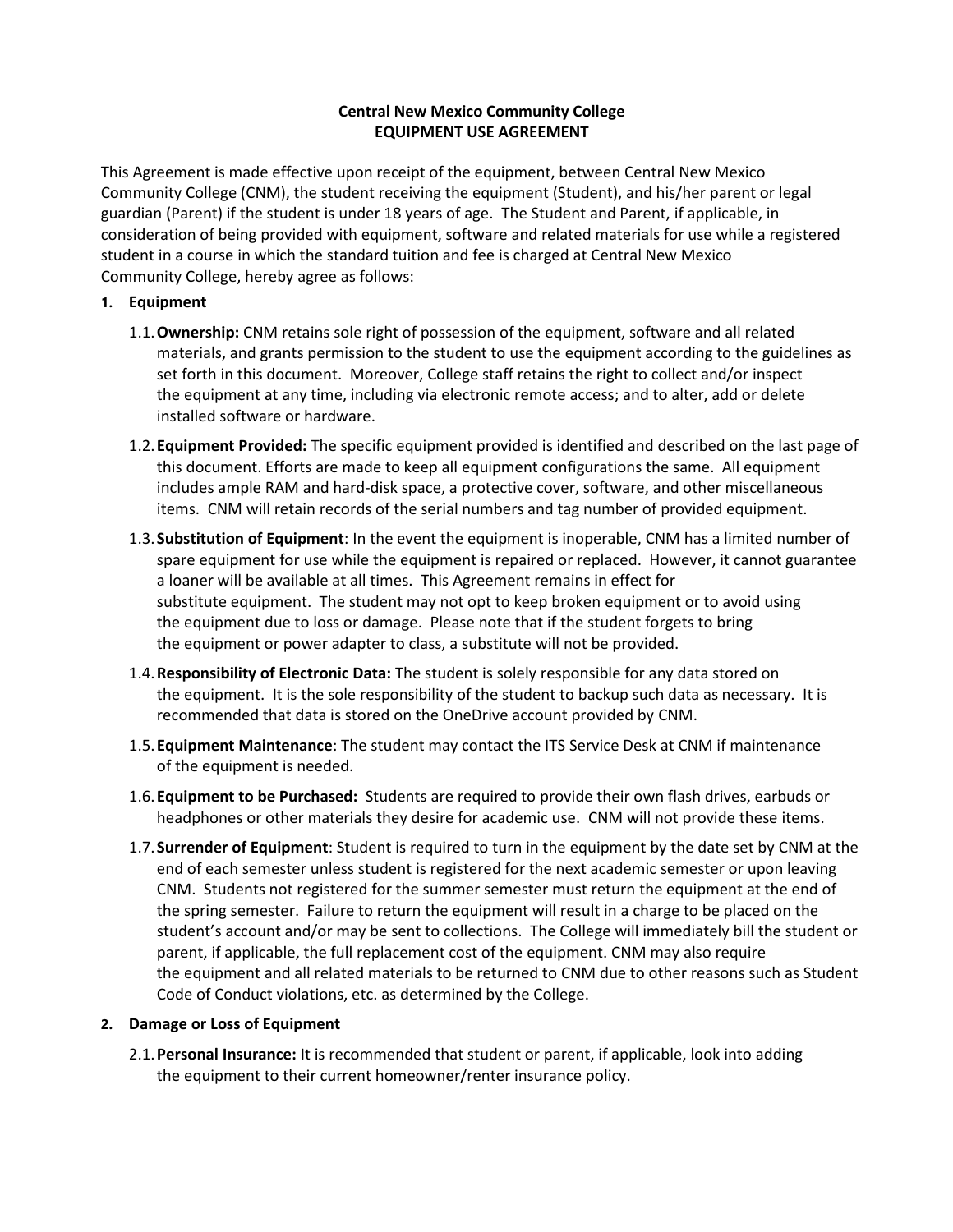2.2.**Responsibility for Damage**: The student is responsible for maintaining equipment in 100% working order, at all times. The student shall use reasonable care to ensure that the equipment is not damaged. In the event of damage, the student or parent, if applicable, will be billed for the full cost of repair or replacement.

CNM considers placing stickers on the equipment, writing on the equipment with markers or any other type of modifications to be vandalism and will result in the student or parent assuming the full cost of replacement. This includes the equipment cover if provided.

CNM reserves the right to charge the student or parent, if applicable, the full cost of repair or replacement when damage occurs due to gross negligence as determined by CNM. The student or parent may not purchase replacement parts or other related materials issued to the student on their own. Payment shall be made to CNM and CNM will purchase the equipment or related materials.

- 2.3.**Responsibility for Loss:** In the event the equipment and/or related materials are lost or stolen, the student or parent, if applicable, will be billed for the full cost of replacement.
- 2.4.**Actions Required in the Event of Damage or Loss:** Report the problem immediately to the
- 2.5.**College Technology staff.** If the equipment is stolen or vandalized, the student should also file a police report.
- 2.6.**Technical Support and Repair:** CNM does not guarantee that CNM will be able to repair damaged equipment but will make technical support, maintenance, and repair available during normal business hours.

#### **3. Legal and Ethical Use Policies**

- 3.1.**Monitoring**: CNM may monitor equipment use using a variety of methods, including electronic remote access to assure compliance with CNM's Legal and Ethical Use Policies.
- 3.2. **Legal and Ethical Use**: All aspects of CNM's Equipment Conduct Policy remain in effect.
- 3.3.**Use**: The equipment is provided for academic purposes. The equipment should not be used by anyone other than the student.
- 3.4.**Allowable Customizations**: The student is permitted to alter or add files to customize the assigned equipment to his/her own working style (i.e. background screens or default fonts). The student is permitted to download appropriate apps to their personal iTunes account, but cannot download or install any other software without permission from CNM.

# **4. Standards for Proper Equipment Care**

#### 4.1.**Your Responsibilities**:

Treat this equipment and related materials with as much care as if it were your own property. Bring the fully charged equipment and related materials to class. If you forget, substitutes will not be provided.

Keep the equipment either secured (i.e., home or other secure place where others do not have access) or attended (with you or within your sight) at all times. Keep the equipment stored or in a locked secure place when you cannot directly monitor it. Equipment damaged or stolen, even at CNM, will be your full financial responsibility.

Avoid leaving the equipment in environments with excessively hot or cold temperatures. Do not store in your vehicle as damage may occur.

Loss or damage that occurs when anyone else is using your assigned equipment will be your full financial responsibility.

Adhere to CNM's technology use policy.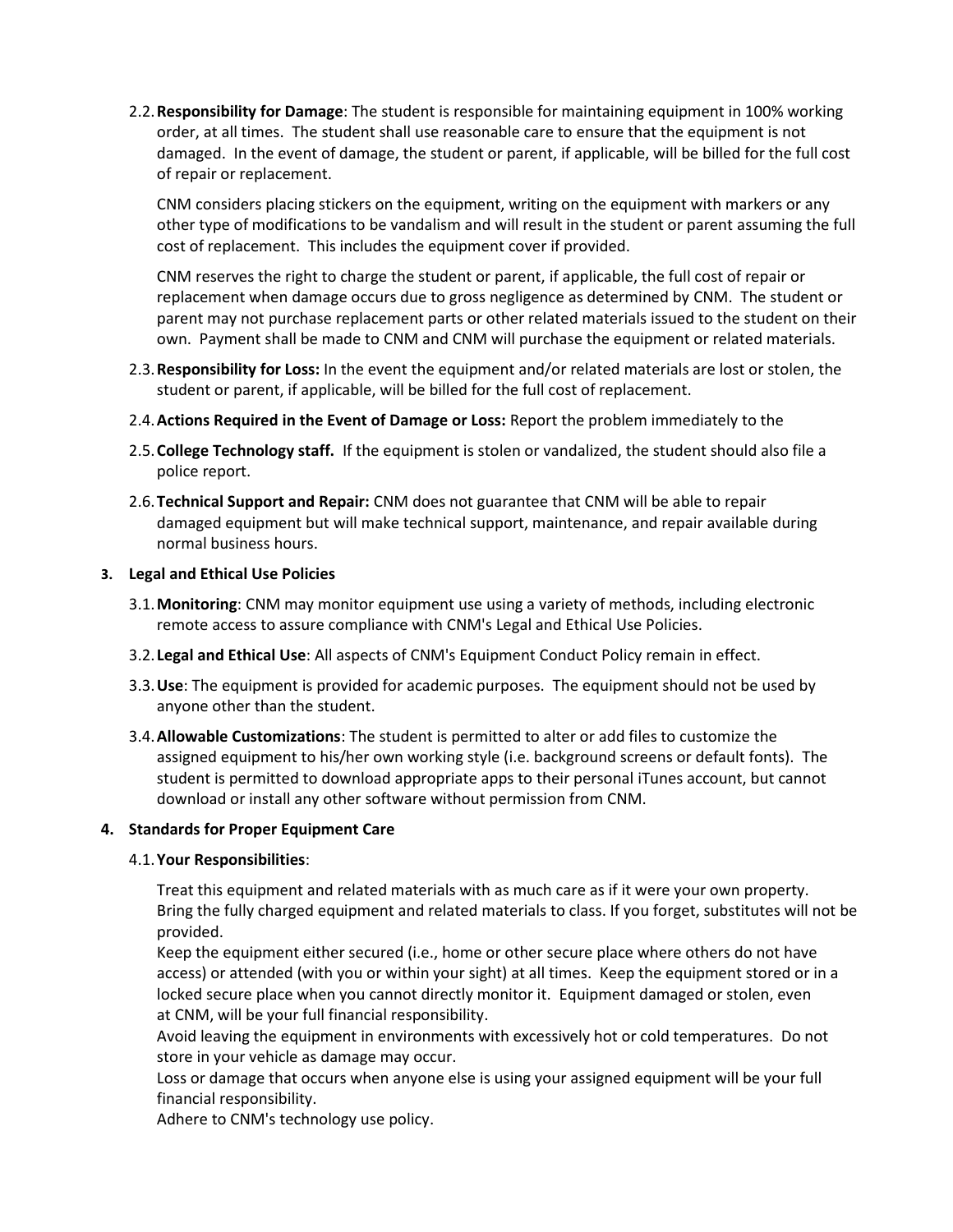Back up your data. CNM is not responsible for the loss of any data. Read and follow general maintenance alerts from CNM's ITS Service Desk.

### **4.2.General Care**

Do not attempt to remove or change the physical structure of the equipment, including the keys, screen cover or the casing. Doing so will void the warranty, and student or parent, if applicable, will be responsible for 100 percent of the repair or replacement cost.

Do not remove or interfere with the asset label or serial number or any identification placed on the equipment or related materials.

Do not do anything to the equipment or related materials that will permanently alter it in any way. Keep the equipment clean. For example, don't eat or drink while using the equipment.

Do not grab and squeeze the equipment, as this can damage the screen and other components. The equipment screen can be easily damaged if proper care is not taken. Broken screens can be costly to replace. Screens are particularly sensitive to damage from excessive pressure. Do not stack heavy objects on the top of the equipment.

Do not touch the equipment screen with anything (i.e. your finger, pen, pencil, etc.) other than equipment screen cleaners.

Clean the screen with a soft, dry anti‐static cloth or with a screen cleaner designed specifically for LCD type screens.

Never leave any object on the keyboard. Pens or pencils left on the keyboard can crack the screen when the lid is closed.

Do not use the equipment on soft cloth surfaces like pillows or blankets. Material can block the airflow, causing the equipment to overheat. This can shorten the life of the equipment. Do not leave the equipment running or laying around. When not in use, equipment should be shut down and placed in a protective bag or case. Most equipment damage occurs from tripping over equipment left on the floor, knocking it off of a table or spilling drinks on it.

Take care of the power cord by rolling it up on the base unit when not in use. Stuffing it into a backpack can cause the small cord to break or wear out prematurely.

# **4.3.Battery Life and Charging**

Arrive with a fully charged battery. Establish a routine at home whereby each evening you leave your equipment charging overnight.

Avoid using the charger in any situation where you or another is likely to trip over the cord. Don't let the battery completely drain. Immediately shut down if you are unable to connect to the charger. CNM is not responsible for providing access to power outlets in order to charge the equipment. CNM will not provide substitute power cords if left at home.

Close the laptop computer lid when not in use in order to save battery life and to protect the screen.

# **4.4.Personal Health and Safety**

Avoid extended use of the laptop computer resting directly on your lap. The bottom of the laptop computer can generate significant heat and therefore cause temporary or permanent injury. Use a barrier such as a book or devices made specifically for this purpose when working on your laptop computer. Avoid lap-based computing while connected to the power adapter as this may significantly increase heat production.

Avoid lengthy use involving repetitive tasks (such as typing and use of the track‐pad). Take frequent breaks as well as altering your physical position (typing while standing, sitting, leaning, etc.) to minimize discomfort. If possible, set up a workstation at home with an external keyboard and mouse that allows you to situate the screen at eve‐level and keyboard at lap‐level.